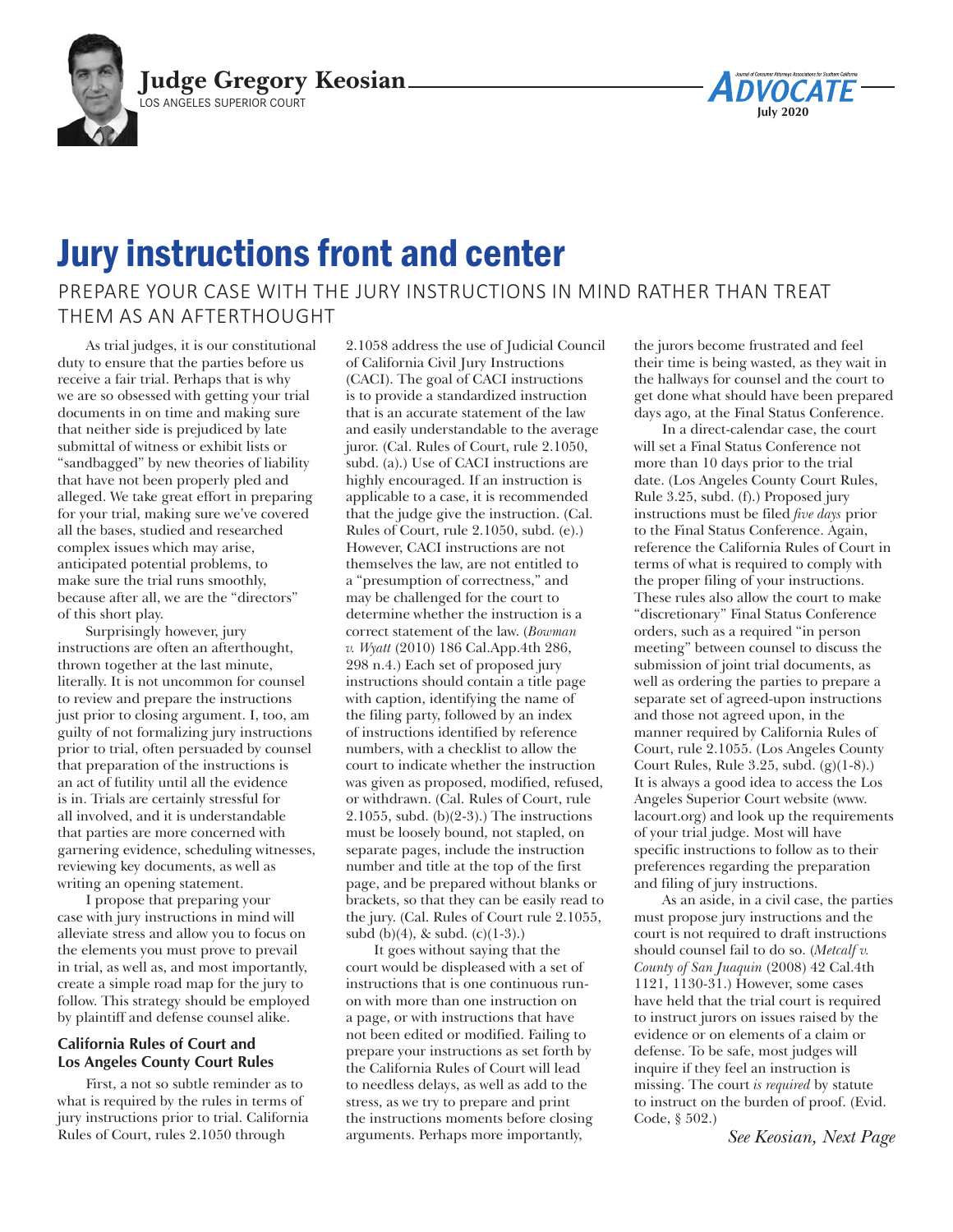

## **Special jury instructions**

As discussed earlier, CACI instructions have been prepared and approved by the Judicial Council of California and are meant to be an accurate reflection of California law. If it is covered in a CACI instruction, there's no real reason to submit a special instruction and no real incentive for the Court to grant your request. The Rules of Court do offer us some guidance in this regard. "Whenever the latest edition of the Judicial Council jury instructions does not contain an instruction on a subject on which the trial judge determines that the jury should be instructed, or when a Judicial Council instruction cannot be modified to submit the issue properly, the instruction given on that subject should be accurate, brief, understandable, impartial, and free from argument." (Cal. Rules of Court, rule 2.1050, subd. (e).)

For a special instruction to be given, the trial judge would first have to determine that the jury needs to be instructed on the specific issue. Next, there would have to be an absence of a CACI instruction on that issue, or if an instruction exists, it cannot be modified to fit your specific scenario. Meeting these two requirements would probably be grounds for you to submit a special instruction. An example could be liability arising from a statute which CACI does not address. Ordinarily, a special instruction would be crafted, mirroring the elements of the statue.

However, in my experience, the problems do not arise from these two requirements, but from the last phrase referenced in the Rule. The special instruction must be accurate, impartial, and free from argument. Special instructions are often offered by Plaintiff or Defense to provide additional emphasis or firepower on an element which has already been addressed. They are for the most part neither impartial nor free from argument. Oftentimes counsel argue for special instructions that quote language from an appellate opinion. However, make sure that the quote is not misleading, out of context,

and the facts of the published opinion are not distinguishable from your case. The court may also refuse a special instruction because it is repetitive or cumulative, incomplete, overbroad, or too complicated for the average juror to understand. An instruction defining a term commonly understood by one familiar with the English language is improper. (*People v. Ibarra* (2007) 156 Cal.App.4th 1174, 1198.) In short, if the element or issue has been addressed in a CACI instruction, a special instruction regarding the same is most likely superfluous.

## **Weaving the instructions into your theme**

We've all heard and read about the importance of presenting your case to the jury through a story, with a beginning, a middle, and an end. It allows the jury to follow your presentation of the case and leads them down the path you would like them to follow. The use of or reference to jury instructions through every phase of your case, be it during your opening, direct or cross-examination, introduction of evidence, or closing, may be the most important aspect of your case. I would go so far as to say, as soon as you pick up the file, or after the initial client interview, start thinking of the case in terms of jury instructions and the theme of your case.

The story or theme may go like this: Mr. X is a successful businessman, in the prime of his career. He is married to a loving wife who spends her time raising their two young children. She is also an aspiring author; her first children's book is slated to be published in a few months. They take yearly family vacations. Mr. X's career is on the rise, in fact he anticipates being appointed executive vice-president at the board meeting later in the month, which would entitle him to a larger salary as well as substantial benefits. On his way back to the office from lunch one afternoon, his vehicle is T-boned while passing through an intersection. His vehicle is struck by a UPS vehicle. The driver of the vehicle was intoxicated. UPS was aware of his drinking problem as he

had received three warnings for drinking while on the job. Mr. X became a quadriplegic as the result of the accident, could no longer work or provide for his family. He required around-the-clock medical care and therapy. As a result, Mrs. X had to give up her promising career as an author, and her relationship with Mr. X became strained. (Sound like a law school exam scenario?)

While this appears to be a sympathetic story, you can never be quite sure how a jury will react. Will they see the damages as you would hope, or minimize them as they may be struggling financially as well? Will they believe a large award against UPS would affect UPS financially, resulting in laying off employees? Some may be jealous of such a picture-perfect family.

Now, think of the dozens of jury instructions you could propose, the language and elements of each, which would make the jury more comfortable in finding in your favor. For example, you may want to introduce the following terms to the jury through your opening statement and examination of expert witnesses, so the jurors become acquainted with the terms and are comfortable hearing them when they are instructed on the law: more likely true than not true (burden of proof), use of reasonable care (negligence), substantial factor in causing accident/ damages (negligence per se) unfitness/ incompetence and knew or should have known (negligent retention of employee), an extreme departure from what a reasonably careful person would do (gross negligence), right of way (vehicle code) and impairment (intoxication), reasonably necessary expenses (past/ future medical care), reasonably certain (loss of earnings), physical pain, mental suffering, loss of enjoyment of life, physical impairment (emotional distress damages), companionship, affection, loss of relations (loss of consortium). This is certainly not an all-inclusive list but is provided simply as an example of acquainting the jurors with these essential

*See Keosian, Next Page*